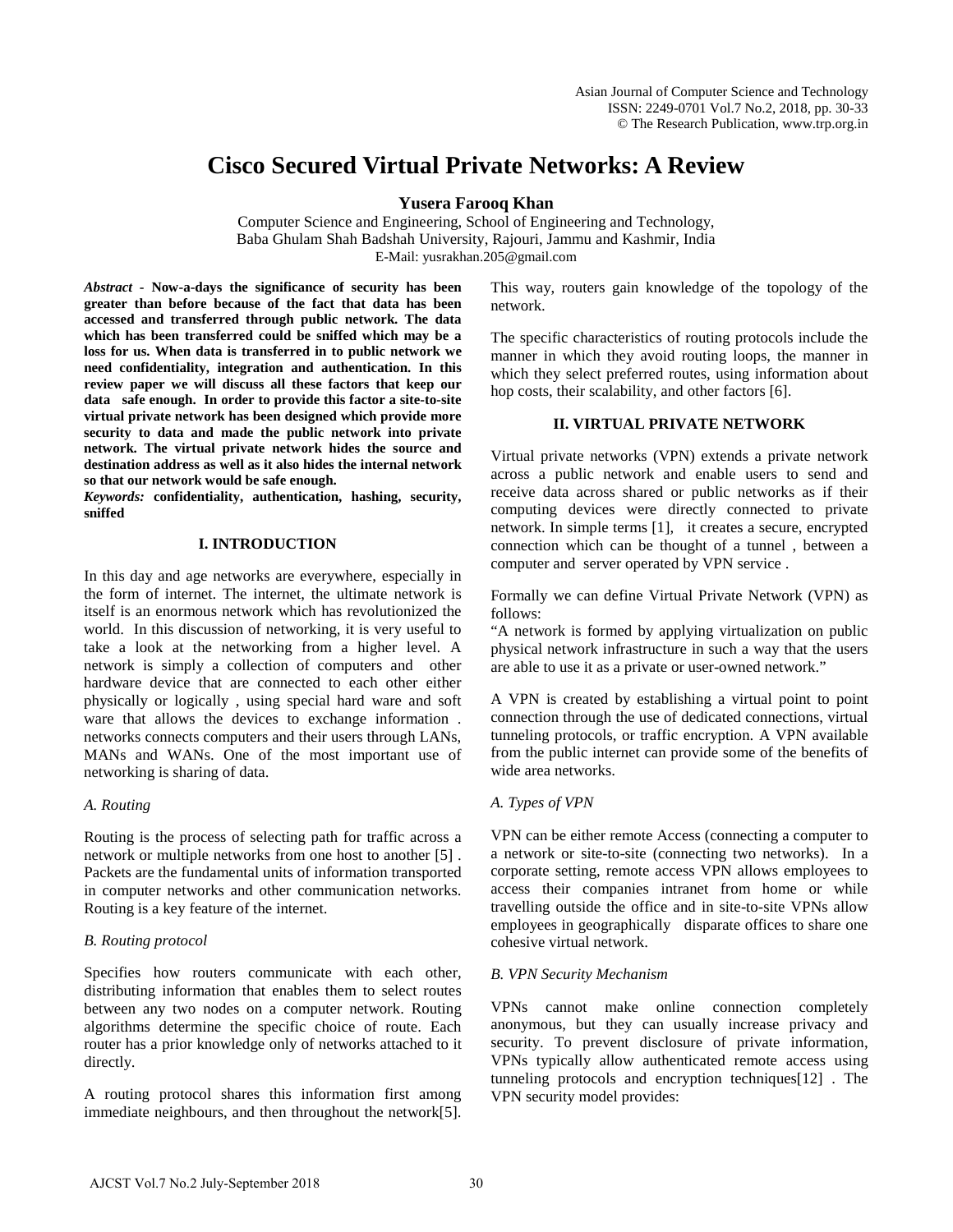### *1. Confidentiality*

Such that even if the network traffic is sniffed in the packet level , an attacker would only see encrypted data sender authentication to prevent unauthorized users from accessing the VPN message integrity to detect any instances of tampering with transmitted messages.

#### *2. Authentication*

Tunnel end points must b authenticated before secure VPN tunnel can be established. User created remote access VPNs may use password , biometrics , two factors authentication or other cryptographic methods .

#### 3. *Network*

To network tunnels often use passwords or digital certificates. They permanently store the key to allow tunnel to establish automatically, without intervention from the administrator.

#### *4. Routing*

VPN routing provides a way of controlling how VPN traffic is directed. VPN routing can be implemented with security gateway modules and remote access clients.



#### Fig. 1 Internet VPN

## **III. CISCO ASA REMOTE ACCESS VPN**

The Cisco IOS (network operating system ) is a command line interface used by current Cisco routers and catalyst switches .This IOS provides the mechanism to configure all layer 2 and layer 3 functions on Cisco devices. The IOS is structured into several modes, which contain set of commands specific to the function of that mode.

The remote user requires the Cisco VPN client Software on his/her computer , once the connection is established the user will receive a private IP address from the ASA(adaptive Security Appliances) and has access to the network. the Cisco VPN client is end-of-life and has been replaced by the Cisco any connect secure mobility client. The ASA has two interfaces inside and outside.

#### *A. Configuration*

#### *1.VPN pool*

First configure a pool with IP address that will be assigned to remote VPN users and then user IP address for our VPN users. We need to tell ASA that we will use local pool for remote VPN users.

#### *2. NAT Exemption*

If we have NAT enabled on the ASA them we need to make sure that traffic between the local network and our remote VPN user does not get translated . To accomplish this we will configure NAT exemption.

## *3. Group policy*

When the remote user has established the VPN , they will b unable to access anything ion the internet , only the remote network is reachable . for security reasons this is a good practice as it forces you to send all traffic through ASA . if you do not want this then you can enable split tunneling. with split tunneling enables , we will use the VPN only for access to remote network . Class Secured Virtual Private Networks: A Review<br>
all layer 2 and layer 3 functions on Cisco nebuces. The 10S<br>
is structured into several modes, which-contain as the<br>
commands specific to the function of that mode.<br>
The r

## **IV. INTERESTING TRAFFIC INITIATES THE IPSEC PROCESS**

IPSec involves many component technologies and encryption methods. IPSec operation is breakdown into five main steps [25]. Traffic is deemed interesting when the IPSec security policy configures in the IPSec peers starts the IKE(internet key Exchange ) process [25]. Internet Key Exchange is the protocol used to set up a security association (SA) in the IPsec protocol suite.

*IKE phase 1:* IKE authenticates IPSec peers and negotiates IKE SAs during this phase, setting up a secure channel for negotiating IPSec SAs in phase 2.

*IKE phase 2:* IKE negotiates IPSec SA parameters and sets up matching IPSec SAs in the peers.

*Data transfer:* Data is transferred between IPSec peers based on the IPSec parameters and keys stored in the SA database.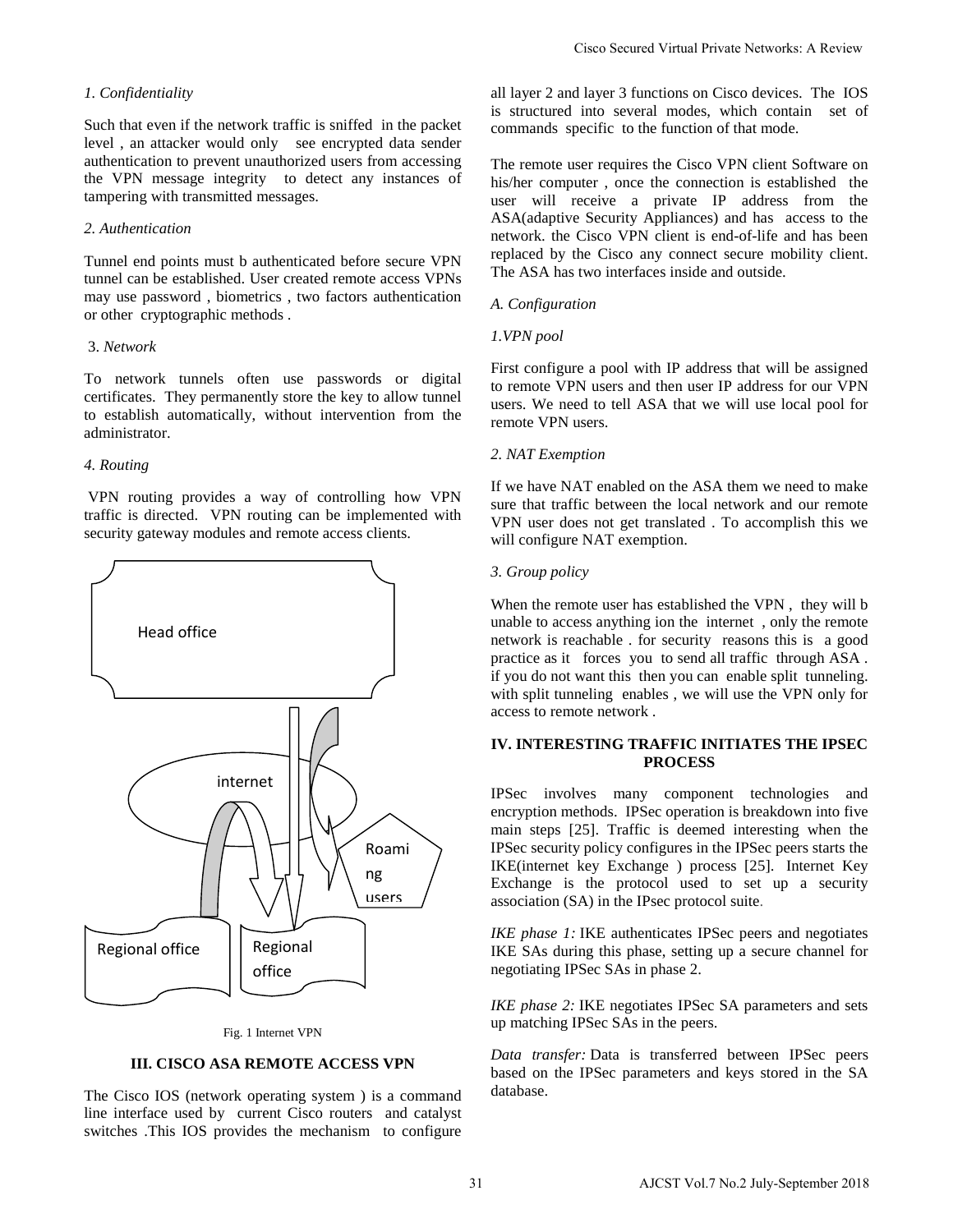*IPSec tunnel termination:* IPSec SAs terminate through deletion or by timing out.

## *Step 1: Defining Interesting Traffic*

What type of traffic is deemed *interesting* is determined as part of formulating a security policy for use of a VPN. The policy is then implemented in the configuration interface for each particular IPSec peer. For example, in Cisco routers and PIX Firewalls, access lists are used to determine the traffic to encrypt. The access lists are assigned to a cryptography policy; the policy's *permit statements* indicate that the selected traffic must be encrypted, and *deny statements* indicate that the selected traffic must be sent unencrypted. With the Cisco Secure VPN Client, you use menu windows to select connections to be secured by IPSec [26]. Yusera Farooq Khan<br>
Yusera Farooq Khan<br> *PSec tunnel termination*: IPSec SAs terminate through<br> *Election of ty timing out.*<br> *Election in the minimatority politically reflection and type of traffic is determined as<br>
and* 

When interesting traffic is generated or transits the IPSec client, the client initiates the next step in the process, negotiating an IKE phase 1 exchange.

# *Step 2: IKE Phase 1*

The basic purpose of IKE phase 1 is to authenticate the IPSec peers and to set up a secure channel between the peers to enable IKE exchanges. IKE phase 1 performs the following functions:

- 1. Authenticates and protects the identities of the IPSec peers
- 2. Negotiates a matching IKE SA policy between peers to protect the IKE exchange
- 3. Performs an authenticated Diffie-Hellman exchange with the end result of having matching shared secret keys
- 4. Sets up a secure tunnel to negotiate IKE phase 2 parameters

IKE phase 1 occurs in two modes: main mode and aggressive mode. These modes are described in the following sections.

*Main Mode:* It has three two-way exchanges between the initiator and the receiver.

- 1. First exchange: The algorithms and hashes used to secure the IKE communications are agreed upon in matching IKE SAs in each peer.
- 2. Second exchange: Uses a Diffie-Hellman exchange to generate shared secret keying material used to generate shared secret keys and to pass nonces—random numbers sent to the other party and then signed and returned to prove their identity.
- 3. Third exchange: Verifies the other side's identity. The identity value is the IPSec peer's IP address in encrypted form. The main outcome of main mode is matching IKE SAs between peers to provide a protected pipe for subsequent protected ISAKMP exchanges between the IKE peers. The IKE SA specifies values for the IKE exchange: the authentication method used, the encryption and hash

algorithms, the Diffie-Hellman group used, the lifetime of the IKE SA in seconds or kilobytes, and the shared secret key values for the encryption algorithms. The IKE SA in each peer is bi-directional

*Aggressive Mode:* In aggressive mode, fewer exchanges are made, and with fewer packets. On the first exchange, almost everything is squeezed into the proposed IKE SA values: the Diffie-Hellman public key; a nonce that the other party signs; and an identity packet, which can be used to verify identity via a third party[22]. The receiver sends everything back that is needed to complete the exchange. The only thing left is for the initiator to confirm the exchange. The weakness of using the aggressive mode is that both sides have exchanged information before there's a secure channel. Therefore, it's possible to "sniff" the wire and discover who formed the new SA. However, it is faster than main mode.

# *Step 3: IKE Phase 2*

The purpose of IKE phase 2 is to negotiate IPSec SAs to set up the IPSec tunnel. IKE phase 2 performs the following functions:

- 1. Negotiates IPSec SA parameters protected by an existing IKE SA
- 2. Establishes IPSec security associations
- 3. Periodically renegotiates IPSec SAs to ensure security
- 4. Optionally performs an additional Diffie-Hellman exchange

IKE phase 2 has one mode, called quick mode. Quick mode occurs after IKE has established the secure tunnel in phase 1. It negotiates a shared IPSec policy, derives shared secret keying material used for the IPSec security algorithms, and establishes IPSec SAs. Quick mode exchanges nonces that provide replay protection. The nonces are used to generate new shared secret key material and prevent replay attacks from generating bogus SAs.

## *Step 4: IPSec Encrypted Tunnel*

After IKE phase 2 is complete and quick mode has established IPSec SAs, information is exchanged via an IPSec tunnel. Packets are encrypted and decrypted using the encryption specified in the IPSec SA.

## *Step 5: Tunnel Termination*

IPSec SAs terminate through deletion or by timing out . An SA can time out when a specified number of seconds have elapsed or when a specified number of bytes have passed through the tunnel. When the SAs terminate, the keys are also discarded. When subsequent IPSec SAs are needed for a flow, IKE performs a new phase 2 and, if necessary, a new phase 1 negotiation. A successful negotiation results in new SAs and new keys [23]. New SAs can be established before the existing SAs expire, so that a given flow can continue uninterrupted.